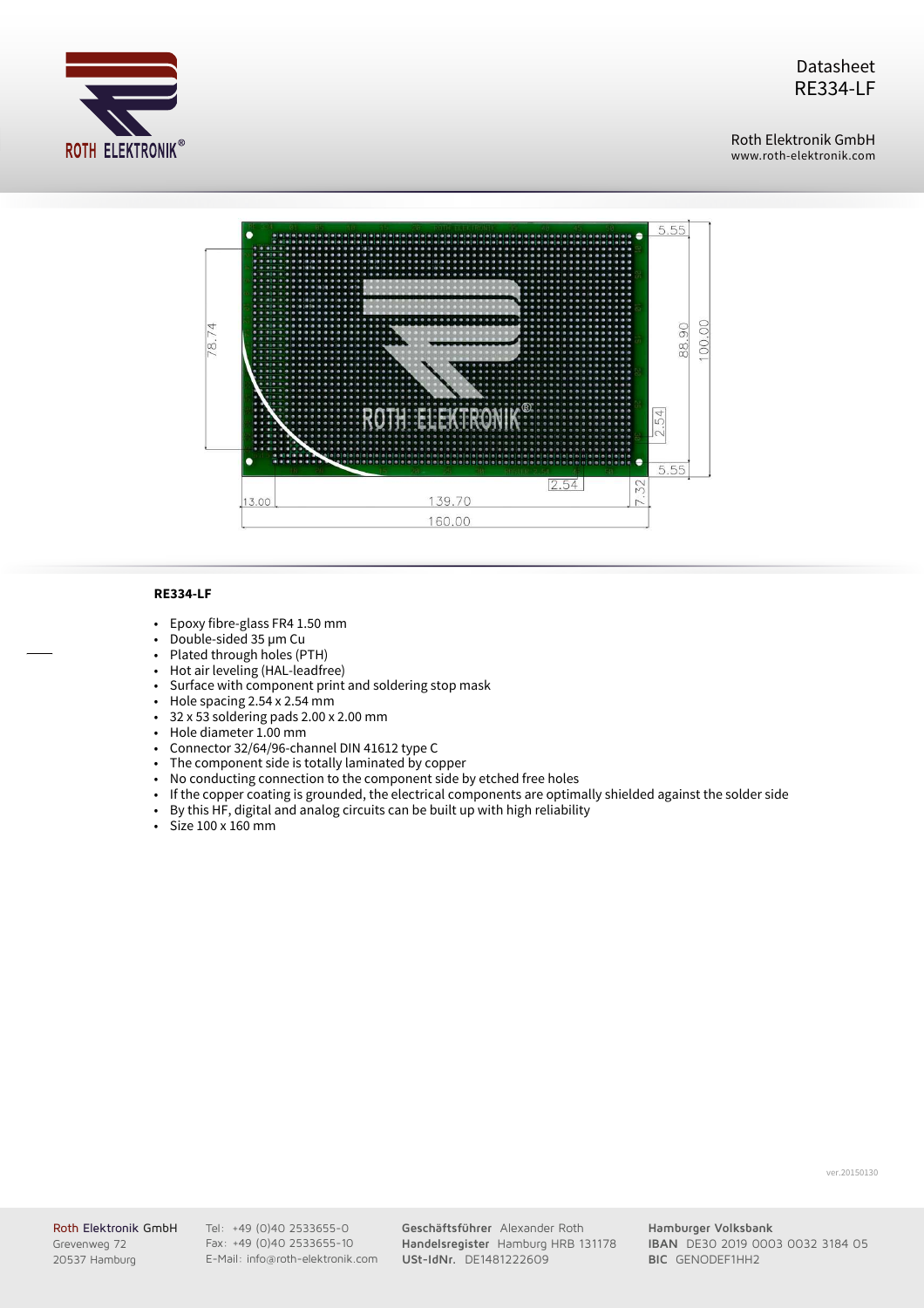

Datenblatt RE334-LF

Roth Elektronik GmbH Roth Elektronik GmbH www.roth-elektronik.com



## **RE334-LF**

- Epoxydglashartgewebe FR4 1,50 mm  $\ddot{\phantom{0}}$
- Zweiseitig 35 µm Cu Ⅻ
- Durchkontaktiert (PTH)  $\ddot{\phantom{0}}$
- Heißverzinnt (HAL-leadfree)  $\bullet$
- Oberfläche mit Bestückungsdruck und Lötstopplack  $\ddot{\phantom{1}}$
- Lochraster 2,54 x 2,54 mm  $\ddot{\phantom{0}}$
- 32 x 53 Lötinseln 2,00 x 2,00 mm  $\bullet$
- Lochdurchmesser 1,00 mm Ⅻ
- Steckverbinder 32/64/96-polig DIN 41612 Bauform C  $\blacksquare$
- Die Bestückungsseite ist total Cu-kaschiert  $\bullet$
- Kein Bauteilschluß möglich durch freigeätzte Bohrungen  $\blacksquare$
- Bei Belegung dieser Kupferkaschierung mit Massepotential wird eine maximale Abschirmung der elektrischen Bauteile gegenüber der Verdrahtungsseite erreicht  $\ddot{\phantom{0}}$
- HF-, Digital- und Analogschaltungen können funktionssicher aufgebaut werden Ⅻ
- Ⅻ Größe 100 x 160 mm

ver.20150130

Roth Elektronik GmbH Grevenweg 72 20537 Hamburg

Tel: +49 (0)40 2533655-0 Fax: +49 (0)40 2533655-10 E-Mail: info@roth-elektronik.com **Geschäftsführer** Alexander Roth **Handelsregister** Hamburg HRB 131178 **USt-IdNr.** DE1481222609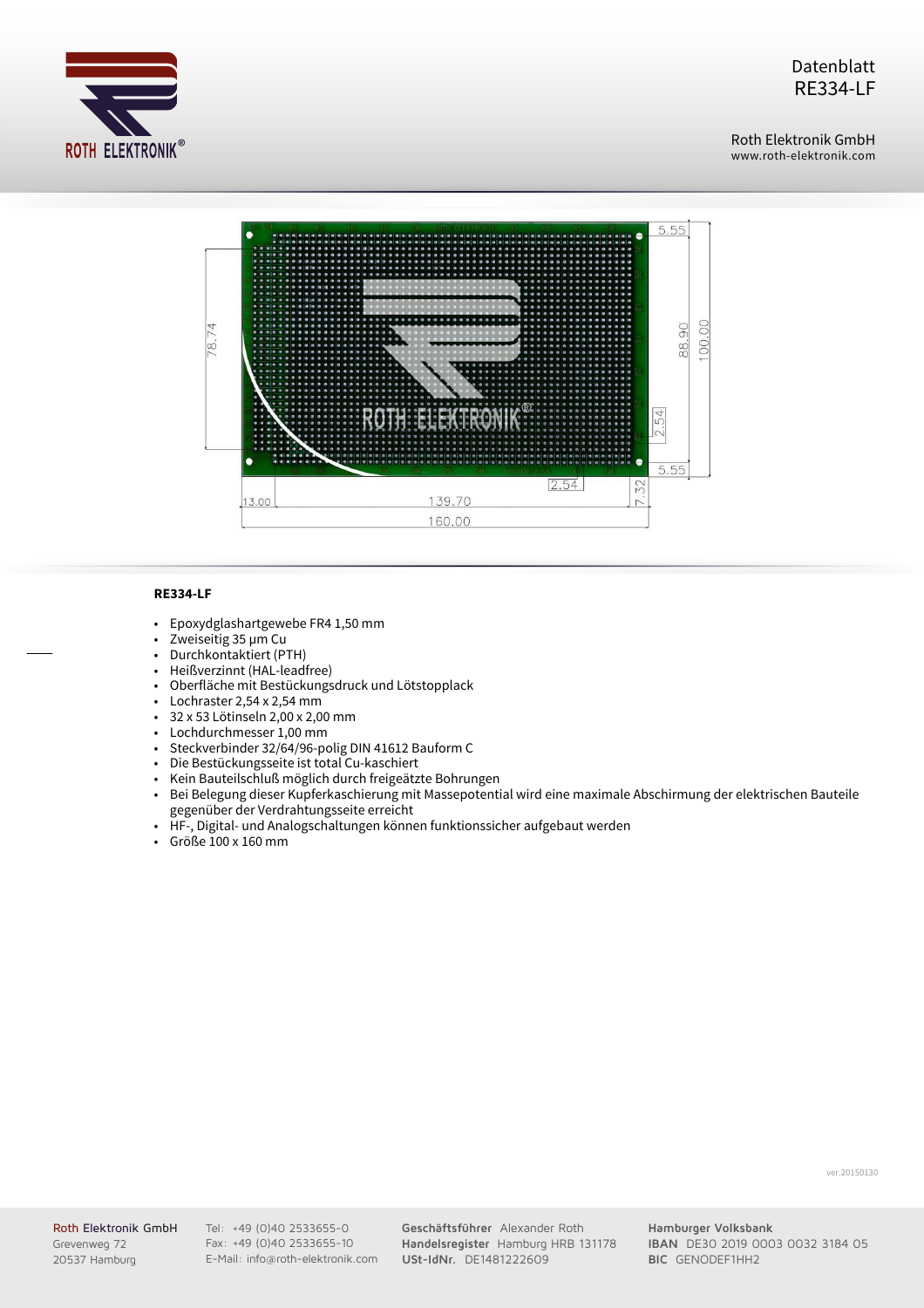

Roth Elektronik GmbH www.roth-elektronik.com



## **RE334-LF**

- Fibre de verre époxyde FR4 1,50 mm  $\ddot{\phantom{0}}$
- Double face 35 µm Cu  $\ddot{\phantom{1}}$
- Métallisation des trous (PTH)  $\ddot{\phantom{0}}$
- Étamé à chaud (HAL-leadfree)  $\ddot{\phantom{0}}$
- Surface avec impression d'insertion et un laque d'arrêt de soudure Ⅻ
- Pas 2,54 x 2,54 mm  $\bullet$
- 32 x 53 îlots de brasage 2,00 x 2,00 mm  $\bullet$
- Perforation 1,00 mm Ø Ⅻ
- Connecteur 32/64/96-pôles DIN 41612 type C  $\blacksquare$
- Le côté à équiper est totalement plaqueé de Cu  $\ddot{\phantom{1}}$
- Seul le pourtour des perforations n'a pas de Cu, ainsi un court-circuit entre les composants est évité  $\ddot{\phantom{1}}$
- Blindage maximum du circuit par le raccord à la masse du côté équipé plaqué  $\ddot{\phantom{0}}$
- Cela permet la constitution flable de circuits HF, numériques et analogiques Ⅻ
- Ⅻ Dimensions 100 x 160 mm

ver.20150130

Roth Elektronik GmbH Grevenweg 72 20537 Hamburg

Tel: +49 (0)40 2533655-0 Fax: +49 (0)40 2533655-10 E-Mail: info@roth-elektronik.com **Geschäftsführer** Alexander Roth **Handelsregister** Hamburg HRB 131178 **USt-IdNr.** DE1481222609